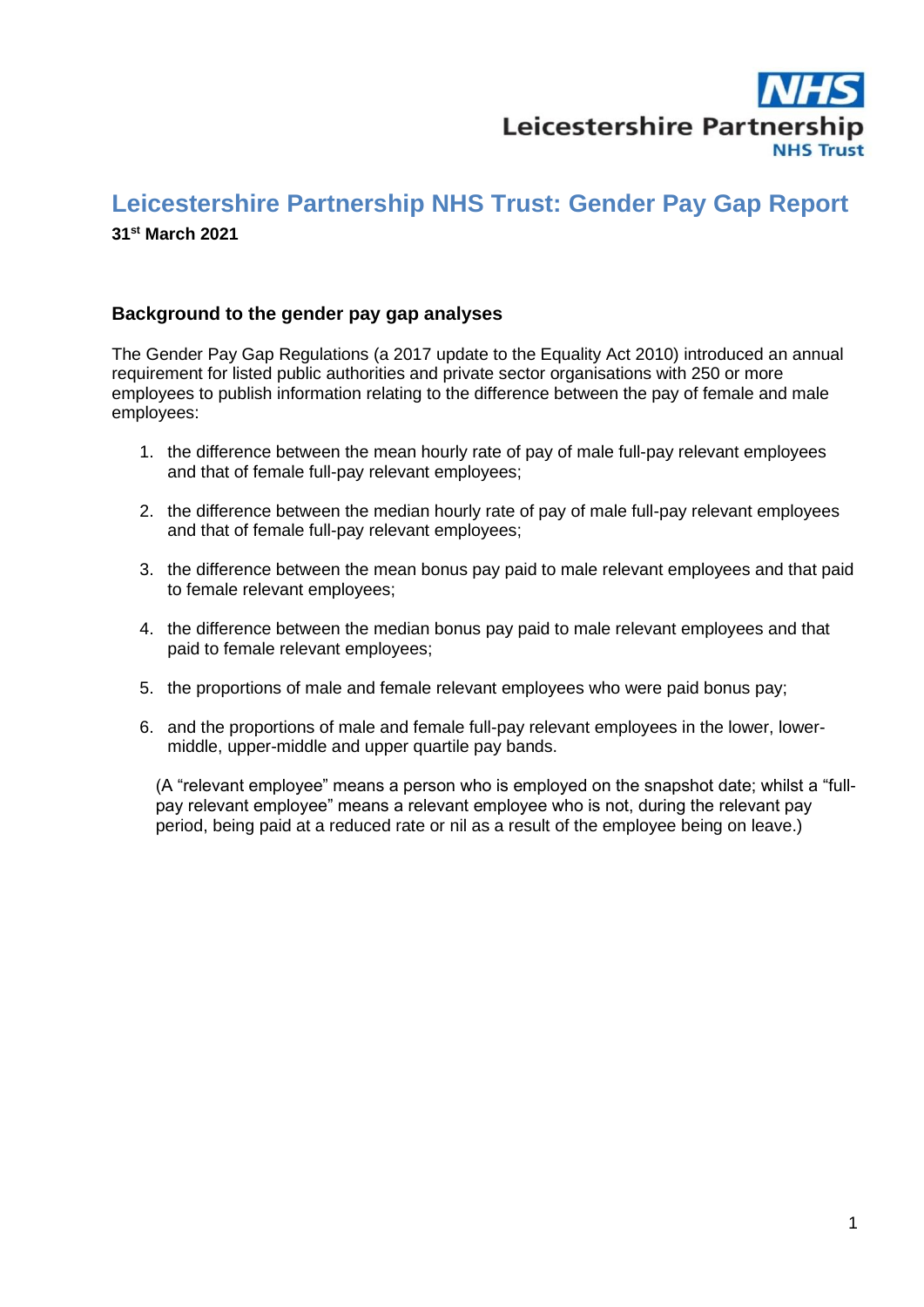

# **Leicestershire Partnership NHS Trust's workforce at March 2021**

Leicestershire Partnership NHS Trust (LPT) provides mental health, learning disability, and community health services to the population of Leicester, Leicestershire, and Rutland (mid-year population estimate at June 2019: 1,100,306).

LPT's workforce at the end of March 2021:

- 6671 relevant employees:
	-

o 81.7% female, 18.3% male

- of which 5865 were full-pay relevant employees:
	- o 81.8% female, 18.2% male



Around half of full-pay relevant employees worked part time (47.1%), with women 1.9 times more likely to work part time than men (51.4% of women worked part time compared to 27.6% of men):

• 3101 full time employees: o 75.1% female, 24.9% male



• 2764 part time employees: o 89.4% female, 10.6% male

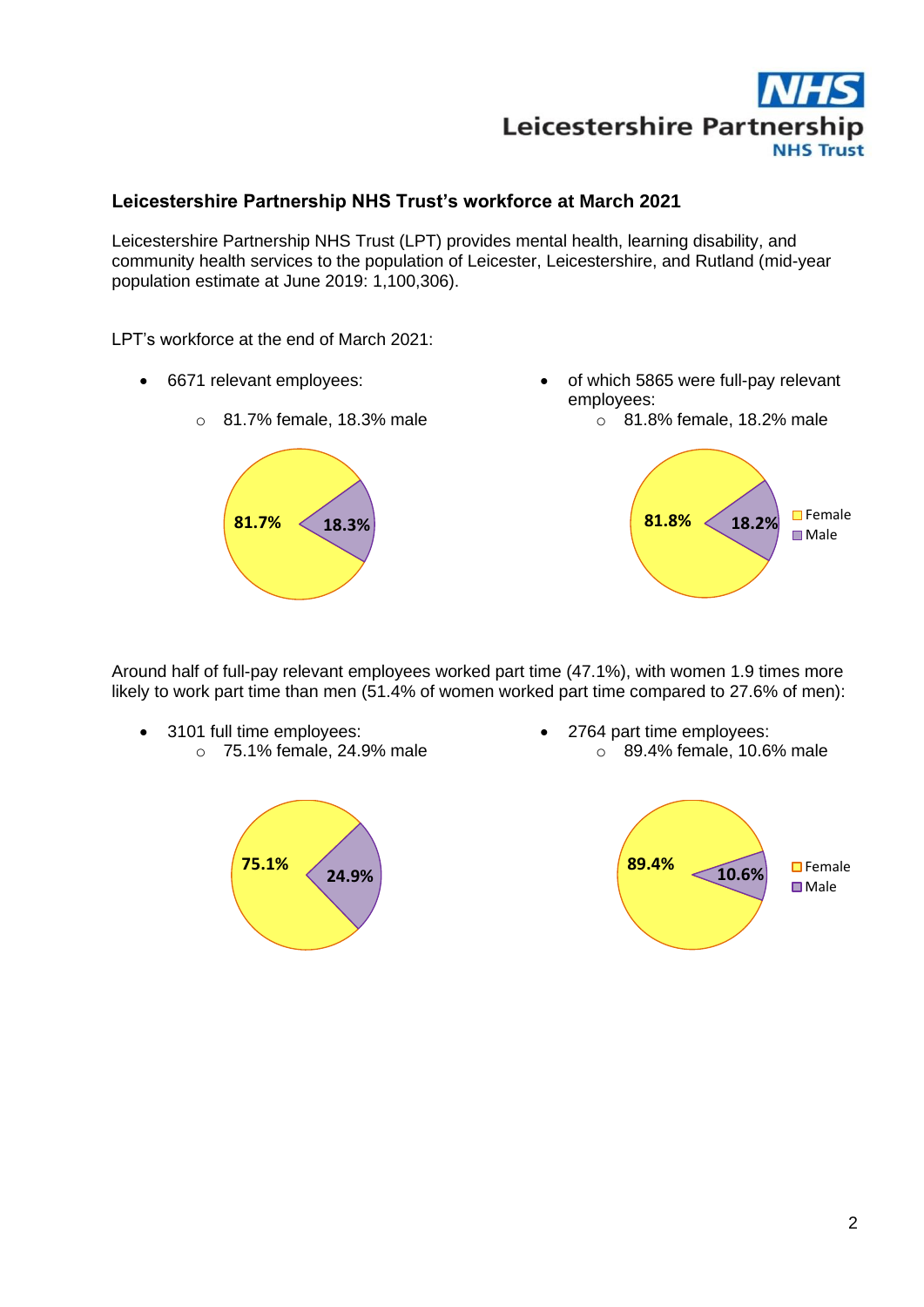

Amongst full-pay relevant employees, men were overrepresented in Administrative roles (23.9% male) and in Medical roles (48.5% male); whilst men were underrepresented amongst Allied Health Professionals (12.5% male) and Registered Nurses (13.3% male).

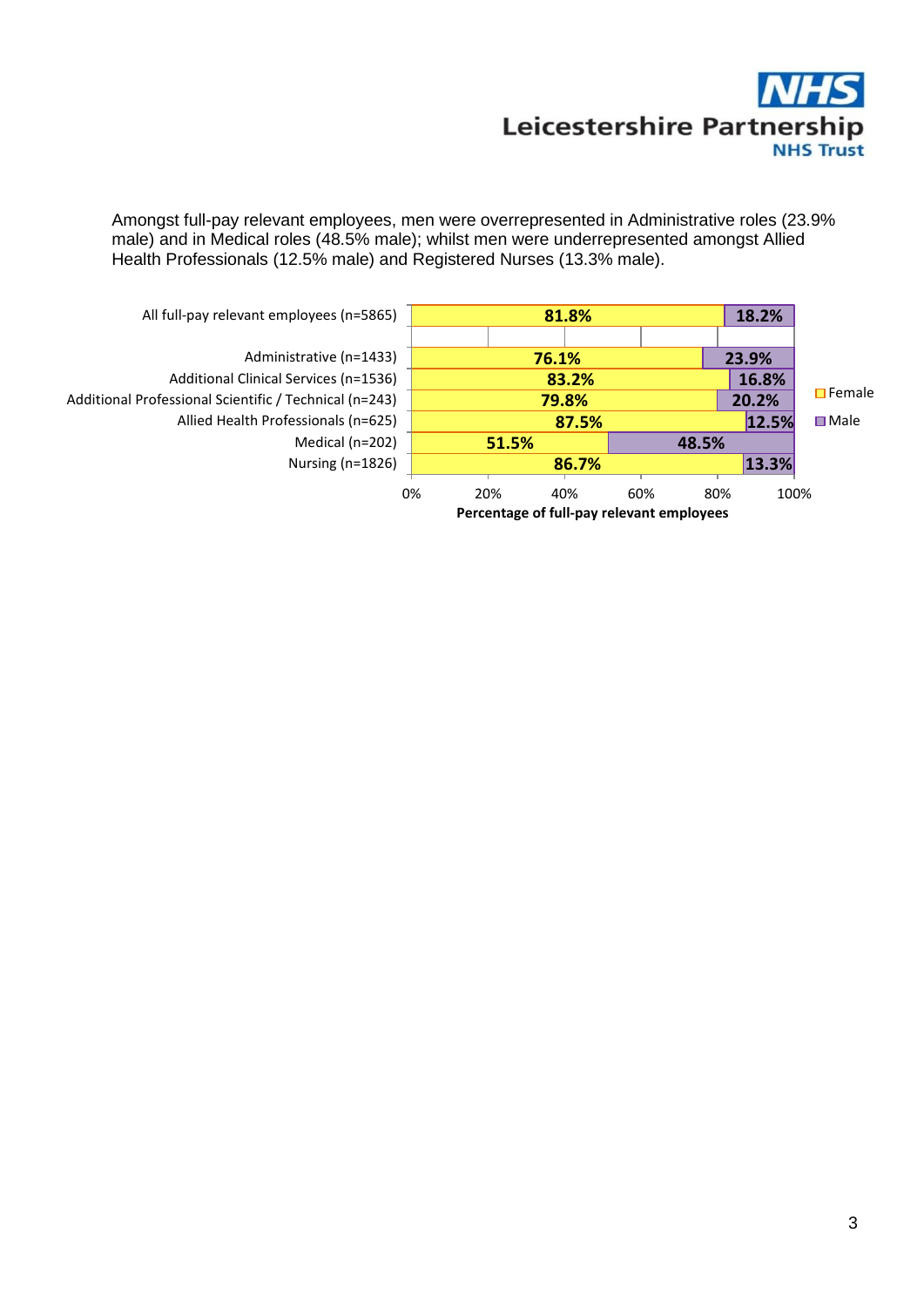

### **Gender Pay Gap in mean and median hourly pay**

At March 2021, there was a Gender Pay Gap in favour of men in terms of ordinary hourly pay:



The gender pay gap in terms of mean hourly pay was larger than that in terms of median hourly pay, as the calculation of mean pay for men was skewed upwards by a disproportionately high number of men in medical roles (48.5% of Medics were male compared to 18.2% of all full-pay relevant employees in the Trust). Medics were the highest paid staff group in the Trust, earning 2.3 times the Trust average rate of pay. When Medics were excluded from the calculations, the mean and median gender pay gaps came down to +5.0% and +1.3% respectively (in favour of men).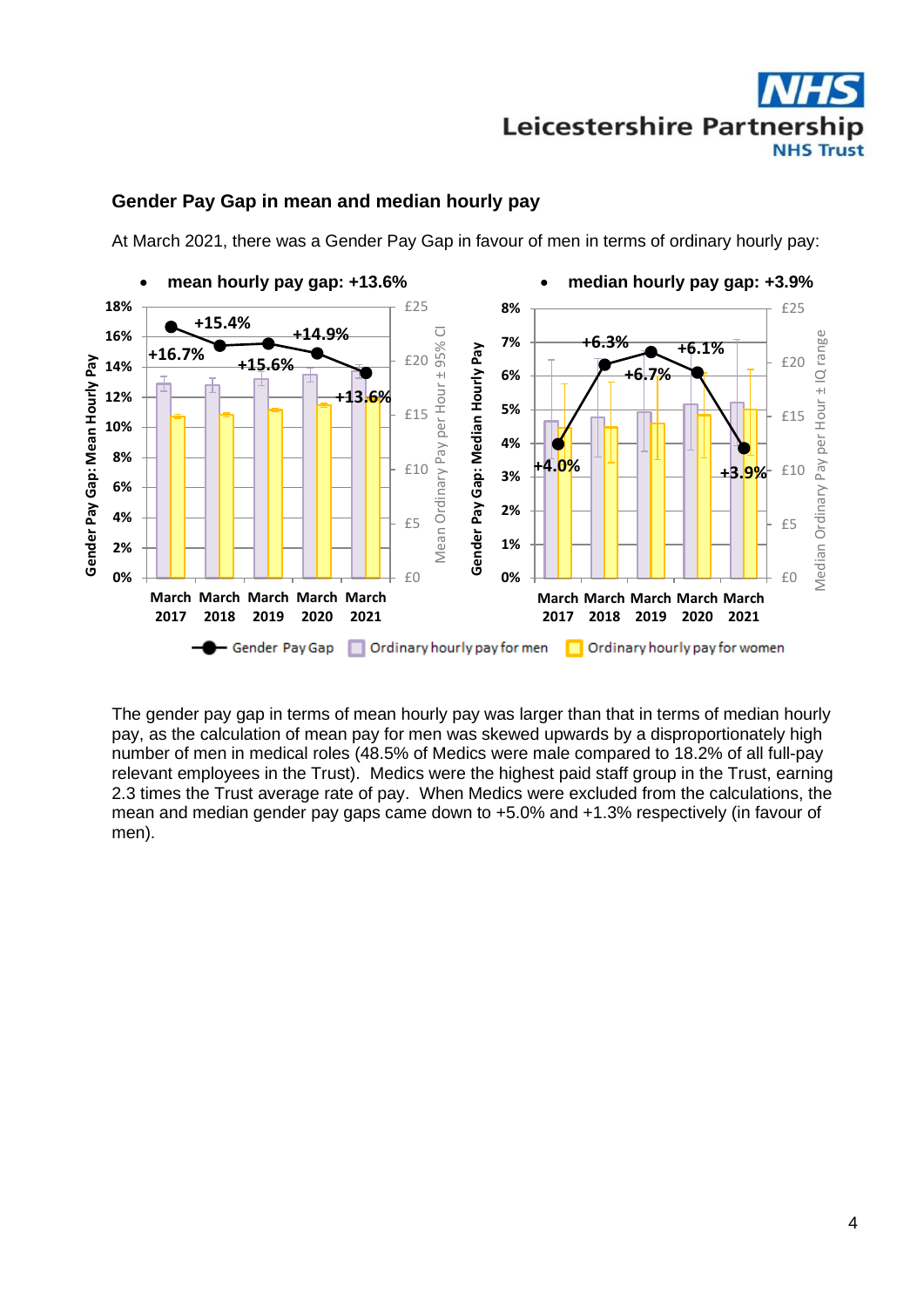

The levels of pay for jobs within the NHS are set according to a national agreement called the Agenda for Change (which applies to all except very senior managers, VSM, and medics). Individual jobs are assigned an Agenda for Change pay band based on the levels of responsibility and expertise required, as evaluated against criteria in national job profiles.

To understand the origins of the Trust-wide gender pay gap, it is necessary to consider the differing patterns of part time working, for men and women, by pay band, in the administrative and the clinical sections of the workforce.

In administrative roles, women made up 83.8% of the workforce at the lowest pay bands (bands 4 and under), with much lower levels of representation, 63.4%, at higher pay bands (bands 5 and above); this coincided with a drop in part time working from 54.4% at bands 4 and under to 21.1% at bands 5 and above. In contrast, in the clinical workforce outside of medicine (primarily nursing and nursing assistants), women were well represented at all levels, 85.2% overall, and part time working was common at all levels, 49.8% overall.

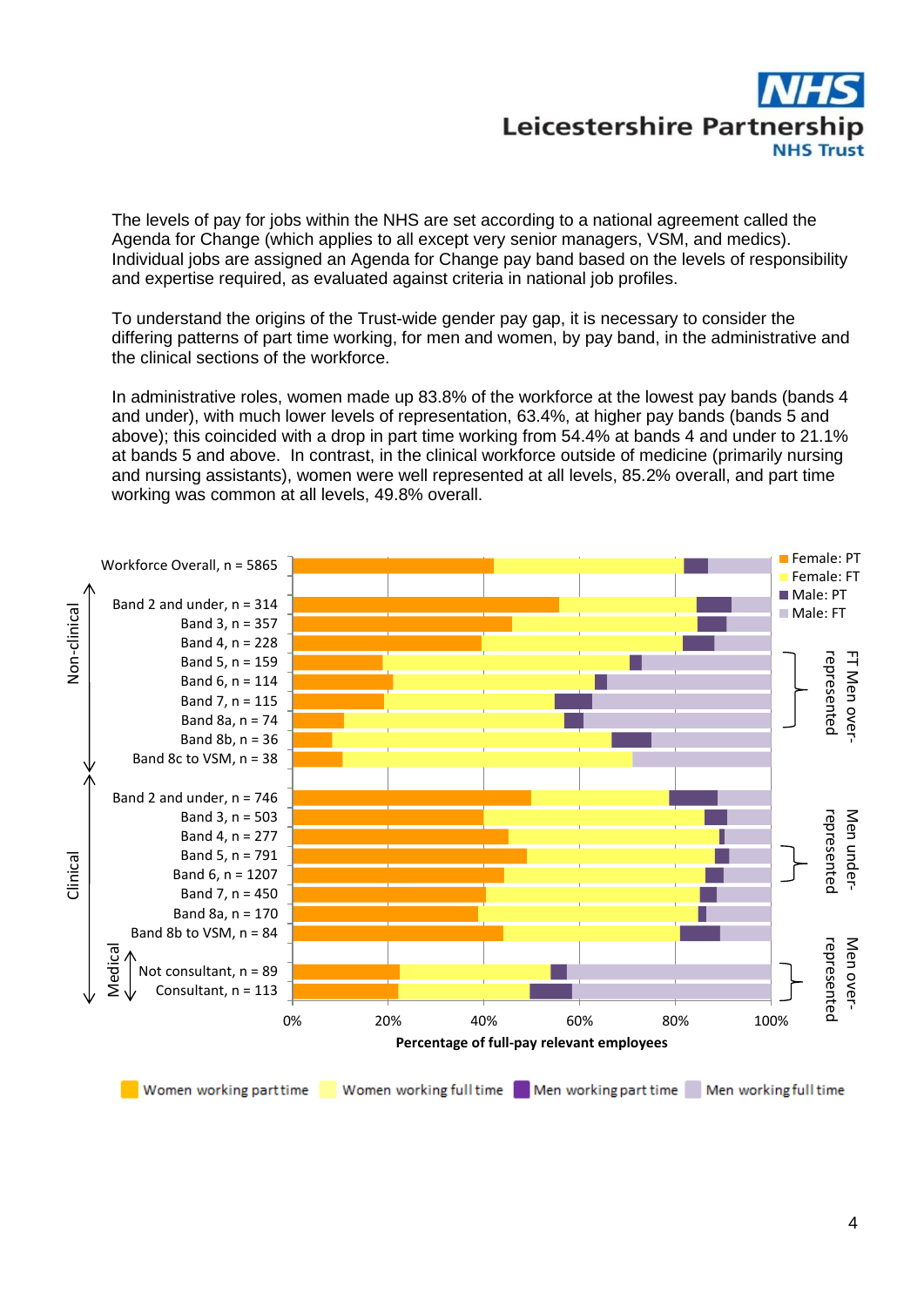

Gender Pay Gaps in different sections of the workforce at March 2021:

- **mean hourly pay gap:**
	- **administrative staff +17.4%**
	- **clinical staff (not medics) +0.7%**
	- **medics +7.0%**
- **median hourly pay gap:**
	- **administrative staff +19.3%**
	- **clinical staff (not medics) -0.5%**
	- **medics +1.4%**



Accordingly, the mean and median gender pay gaps were highest amongst administrative and clerical staff at +17.4% and +19.3% respectively (in favour of men). Meanwhile, the differences in mean and median hourly pay for men and women were not significant in the clinical workforce outside of medicine where the mean and median gender pay gaps were +0.7% and -0.5% respectively. Similarly, differences in mean and median hourly pay for men and women were not significant amongst medics with mean and median gender pay gaps of +7.0% and +1.4% respectively.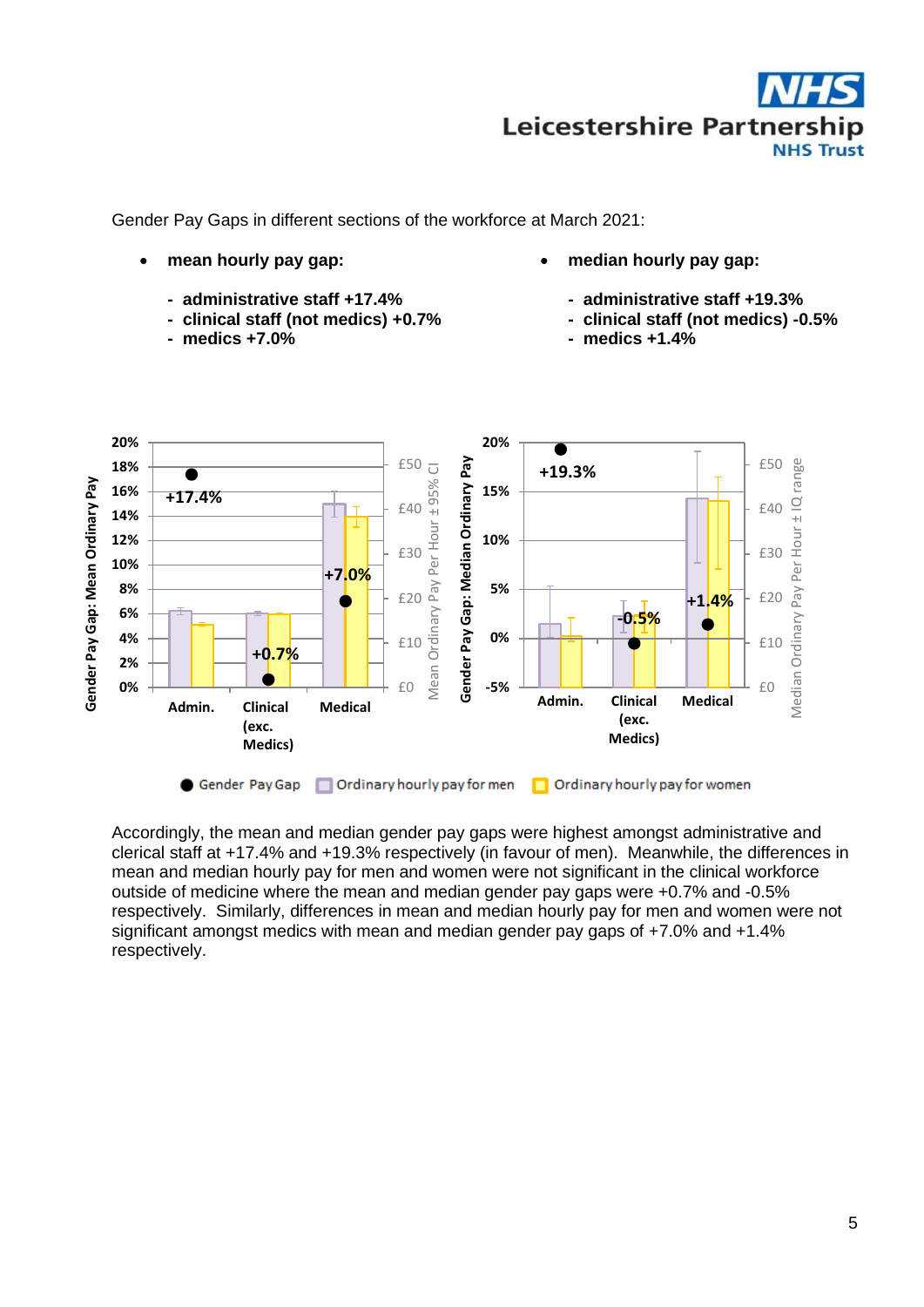

## **Gender Pay Gap in mean and median annual bonus pay**

At March 2021, there was no significant Gender Pay Gap in terms of annual bonus pay:



The discrepancy between the mean and median based Gender Pay Gaps in annual bonus pay arose because a small number of high bonus payments amongst women skewed the mean gender pay gap in annual bonus pay downwards, but did not have such a large effect on the median. It is noted that only eligible Medical Consultants received bonus payments; and in all instances these bonus payments were in the form of Clinical Excellence Awards to recognise and reward those consultants who contribute most towards the delivery of safe and high quality care to patients and to the continuous improvement of NHS services.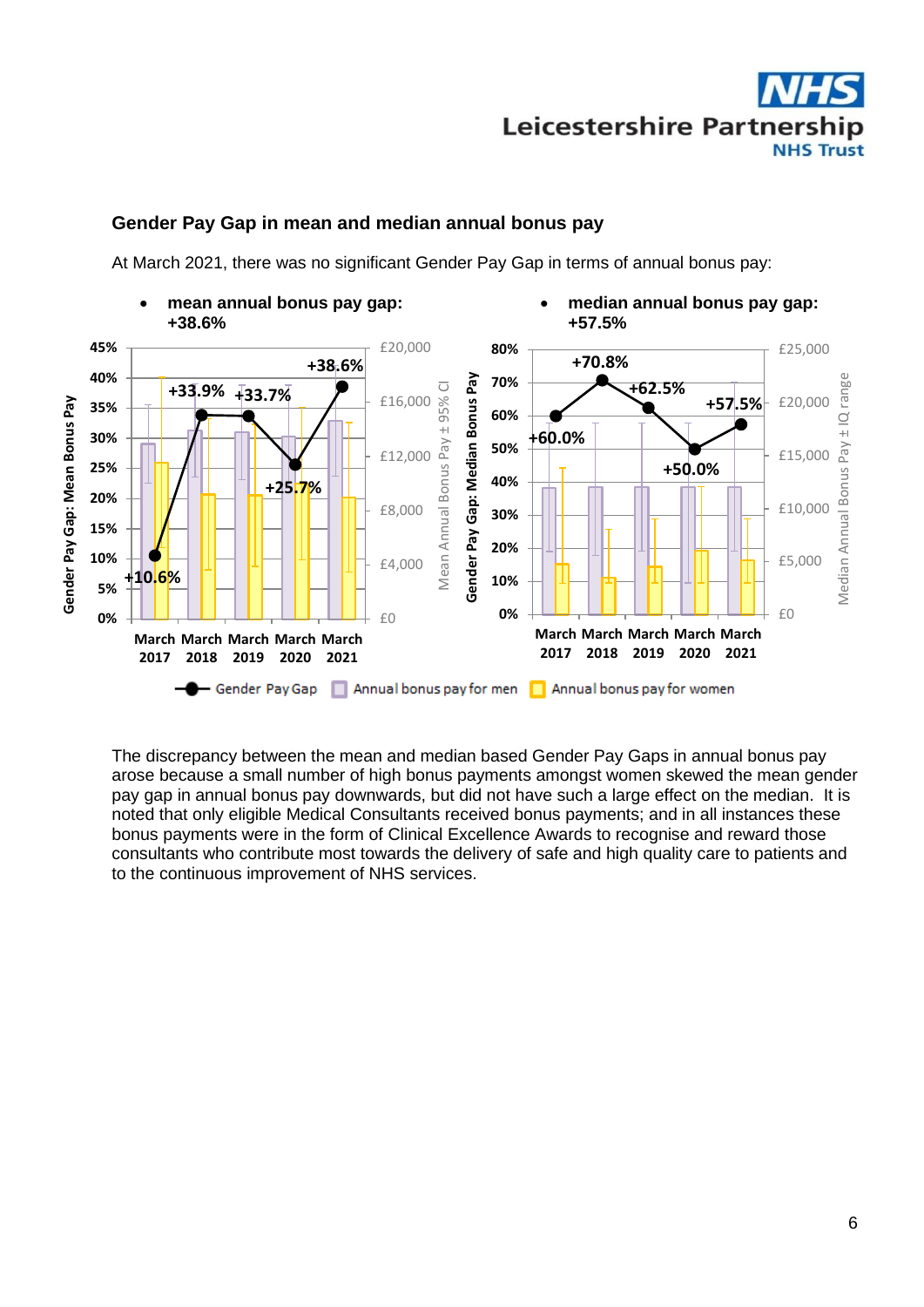

### **Proportions of men and women in receipt of bonus pay**

In 2020/21, amongst relevant employees, a higher percentage of men than women received bonus pay:



At LPT, only Medical Consultants received bonus pay, and in all cases these bonuses were in the form of Clinical Excellence Awards. Clinical Excellence Awards are made only to eligible Medical Consultants, who must normally apply for the award, to be paid annually thereafter for a maximum of three years. However, NHS Employers and the British Medical Association published a joint statement to notify that the 2020 round of awards would be halted nationally as a result of the Covid-19 pandemic; with the award money to be distributed equally amongst eligible Consultants (pro rata of full-time employment). There was no application process. Thus, bonus payments made during the 2020/21 financial year reflect this non-competitive process, as well as awards made in previous years. In 2019, analyses of the competitive process for awarding Clinical Excellence Awards indicated that, from amongst eligible Medical Consultants, men (19.5%, 8/41) and women (14.6%, 6/41) were similarly likely to apply for a Clinical Excellence Award. Amongst these applicants, men (87.5%, 7/8) and women (83.3%, 5/6) were similarly likely to be successful. Thus, the overall gap in the proportions of bonus payments made to men and women, in favour of men, reflected that bonuses are offered exclusively in the form of Clinical Excellence Awards, and only to eligible Medical Consultants, amongst whom men are overrepresented.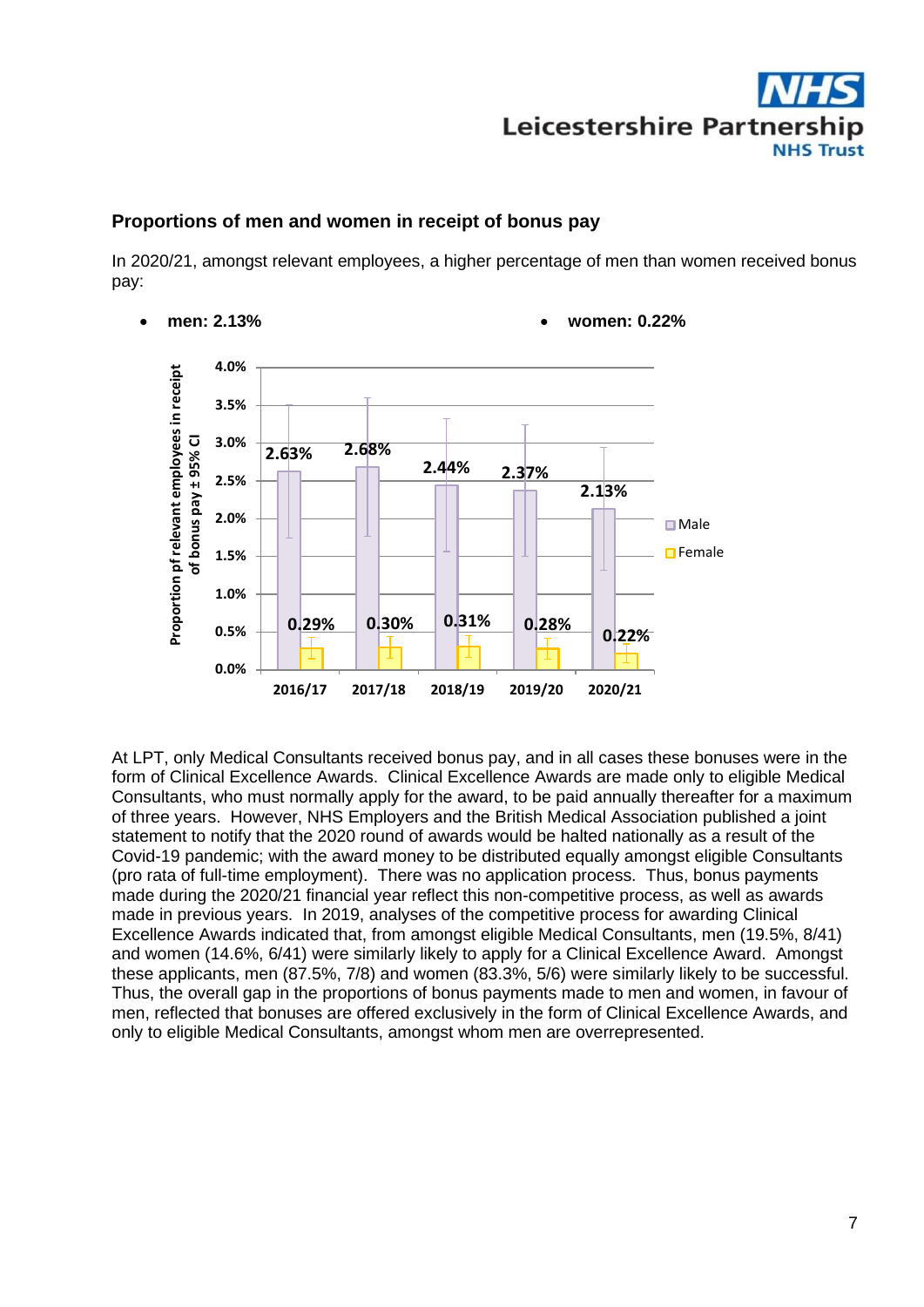

# **Proportions of men and women within each quartile pay band**

At March 2021:

- women comprised **81.8%** of the 5865 full-pay relevant employees;
- women were underrepresented in the upper pay quartile, **75.4%**;
- women were proportionately represented in the upper-middle, **84.8%**, lower-middle, **82.1%**,
- and lower, **85.0%**, pay quartiles.

| Quartile<br>Pay<br>Hourly | Upper, $n=1467$      |    | 75.4%                           |     |     |     |     |                |     |     | 24.6% |      |  |
|---------------------------|----------------------|----|---------------------------------|-----|-----|-----|-----|----------------|-----|-----|-------|------|--|
|                           | Upper middle, n=1466 |    | 84.8%                           |     |     |     |     |                |     |     | 15.2% |      |  |
|                           | Lower middle, n=1466 |    | 82.1%                           |     |     |     |     |                |     |     | 17.9% |      |  |
|                           | Lower, n=1466        |    | 85.0%                           |     |     |     |     |                |     |     | 15.0% |      |  |
|                           |                      | 0% | 10%                             | 20% | 30% | 40% | 50% | 60%            | 70% | 80% | 90%   | 100% |  |
|                           |                      |    | % employees within pay quartile |     |     |     |     |                |     |     |       |      |  |
|                           |                      |    | $\Box$ Female                   |     |     |     |     | $\square$ Male |     |     |       |      |  |

At March 2021, male full-pay relevant employees were 1.5 times more likely than female full-pay relevant employees to be in the upper pay quartile; a similar pattern has been apparent since at least March 2017.

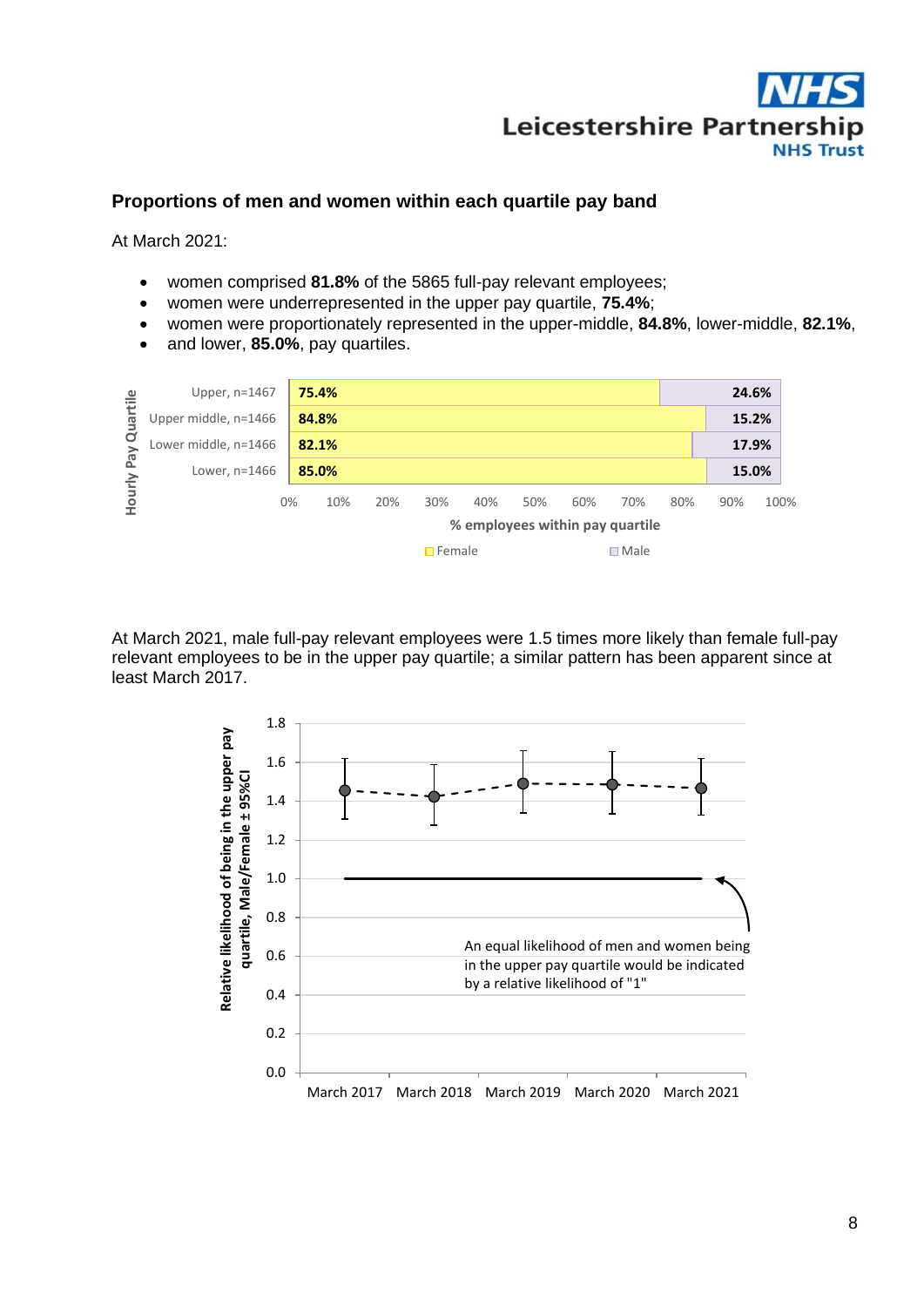

# **Benchmarking Leicestershire Partnership NHS Trust's Gender Pay Gap for the 2019/20 financial year against other NHS provider trusts**

In response to the COVID-19 pandemic, there were changes to the enforcement of the gender pay gap reporting regulations for the previous reporting year (*i.e.*, for normal pay figures based on a snapshot date of 31st March 2020 and bonuses paid during 2019/20). Just 64 NHS Trusts submitted gender pay gap data for the previous reporting year, compared to 151 NHS Trusts for the reporting year prior to that. The benchmarking analyses presented below may be unreliable as a result of the NHS Trusts for which data are missing.

**Hourly pay:** At March 2020, LPT had a Gender Pay Gap of **+14.9%** for mean hourly pay and **+6.1%** for median hourly pay, both in favour of men. In terms of the size of these Gender Pay Gaps, compared to other NHS provider trusts, this placed LPT at the **27th percentile** for the mean hourly pay gap and at the 23<sup>rd</sup> percentile for the median hourly pay gap (*i.e.*, in the lowest third of NHS provider trusts for both measures).

#### **Gender Pay Gaps in Hourly Pay across NHS Provider Trusts (box and whisker plots), March 2020**

• Leicestershire Partnership NHS Trust's position in the distribution is indicated by a pink dot

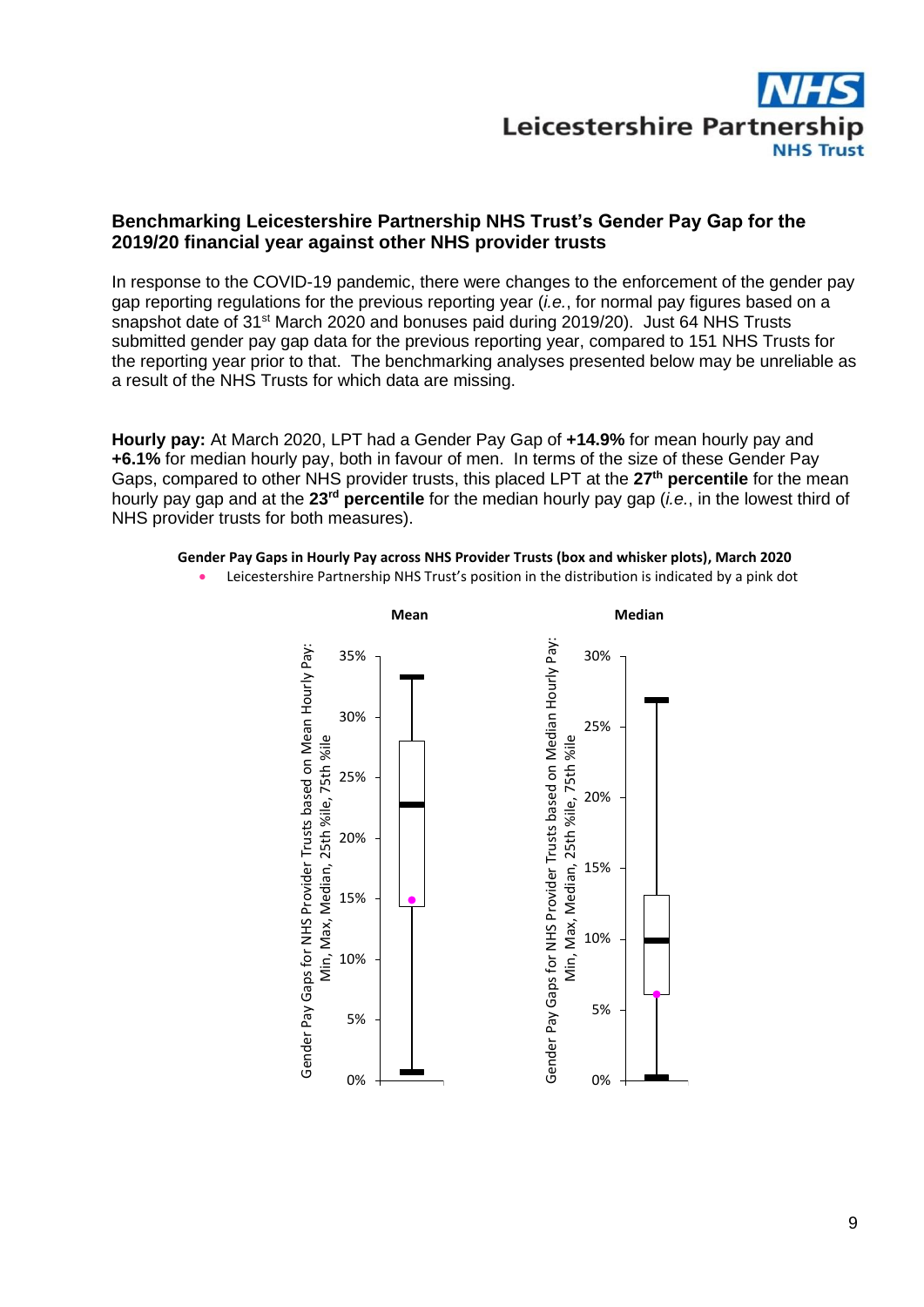

**Annual bonus pay:** In 2019/20, LPT had a Gender Pay Gap of **+25.7%** for mean annual bonus pay and **+50.0%** for median annual bonus pay, both in favour of men. In terms of the size of these Gender Pay Gaps compared to other NHS provider trusts, this placed LPT at the **35<sup>h</sup> percentile** for mean annual bonus pay and at the 72<sup>nd</sup> percentile for median annual bonus pay (*i.e.*, in the bottom half of NHS provider trusts in terms of the mean annual bonus pay gap and in the highest third of trusts in terms of the median annual bonus pay gap). The discrepancy between the mean and median based Gender Pay Gaps in annual bonus pay at LPT arose because, amongst women, a small number of high bonus payments skewed the mean gender pay gap downwards without having such a large effect on the median gender pay gap; under these circumstances the median gives a better indication of typical bonus pay. It is noted that at LPT, bonus payments were made only to eligible Medical Consultants (in the form of Clinical Excellence Awards); this may not have been the case at other NHS provider trusts.

#### **Gender Pay Gaps in Annual Bonus Pay across NHS Provider Trusts (box and whisker plots), 2019/20**

- **Mean Median** Gender Pay Gaps for NHS Provider Trusts based on Median Bonus Pay: Gender Pay Gaps for NHS Provider Trusts based on Median Bonus Pay Gender Pay Gaps for NHS Provider Trusts based on Mean Bonus Pay: Gender Pay Gaps for NHS Provider Trusts based on Mean Bonus Pay: 90% 120% 80% 100% Min, Max, Median, 25th %ile, 75th %ile Min, Max, Median, 25th %ile, 75th %ile Min, Max, Median, 25th %ile, 75th %ile70% 60% 80% 50% 60% 40% 30% 40% 20% 20% 10% 0% 0%
- Leicestershire Partnership NHS Trust's position in the distribution is indicated by a pink dot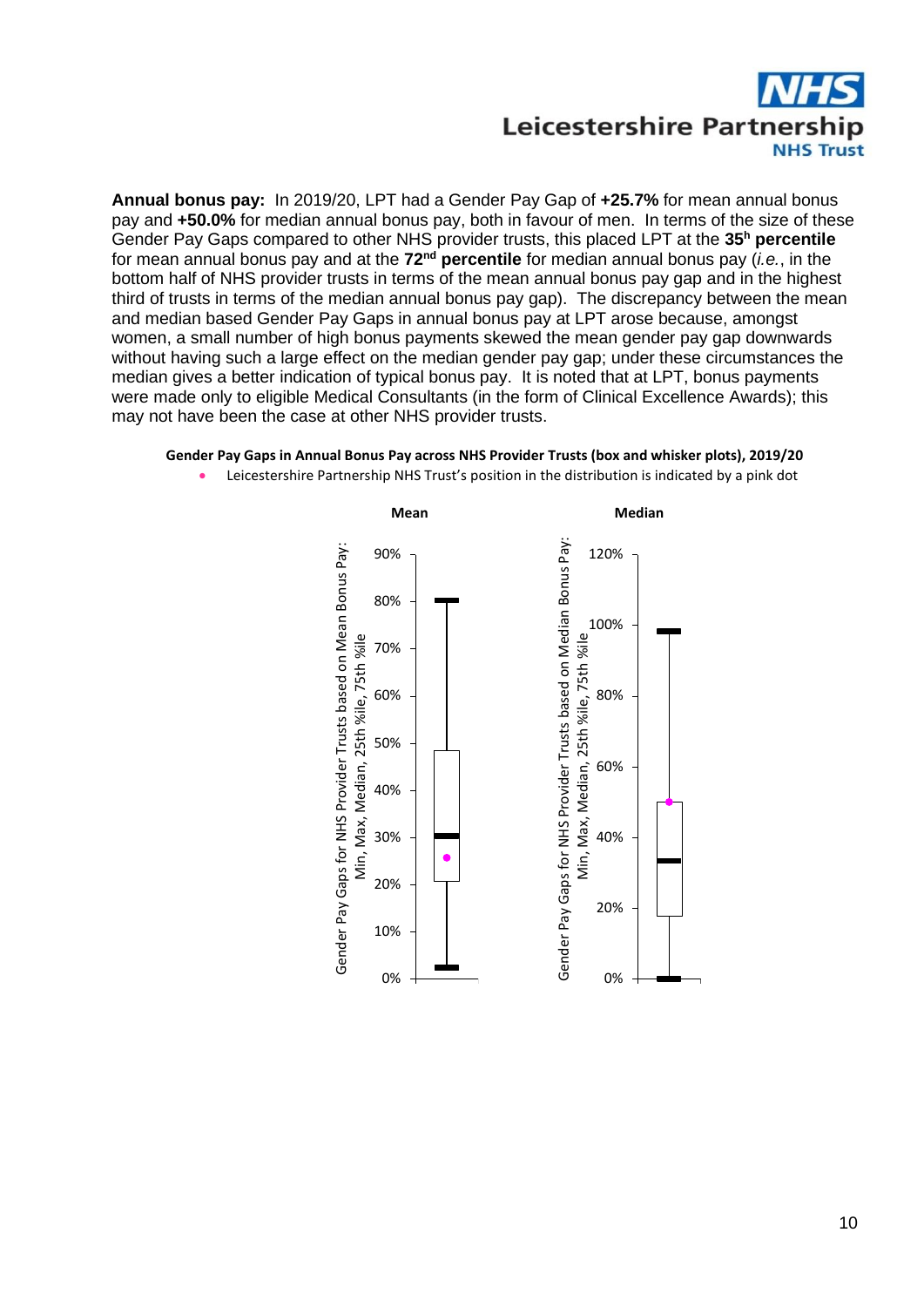

#### **Relative likelihood of men being in the top pay quartile compared to women:**

At March 2020, men at LPT were **1.49** times more likely than women to be in the top quartile for hourly pay; this placed LPT at the 30<sup>th</sup> percentile of NHS provider trusts (*i.e.*, just in the lowest third of NHS provider trusts for the relative likelihood of men being in the top pay quartile compared to women – although men were still more likely than women to be in the top pay quartile in absolute terms).

#### **Relative Likelihoods of Men being in the Top Pay Quartile Compared to Women, across NHS Provider Trusts (box and whisker plot), March 2020**

• Leicestershire Partnership NHS Trust's position in the distribution is indicated by a pink dot

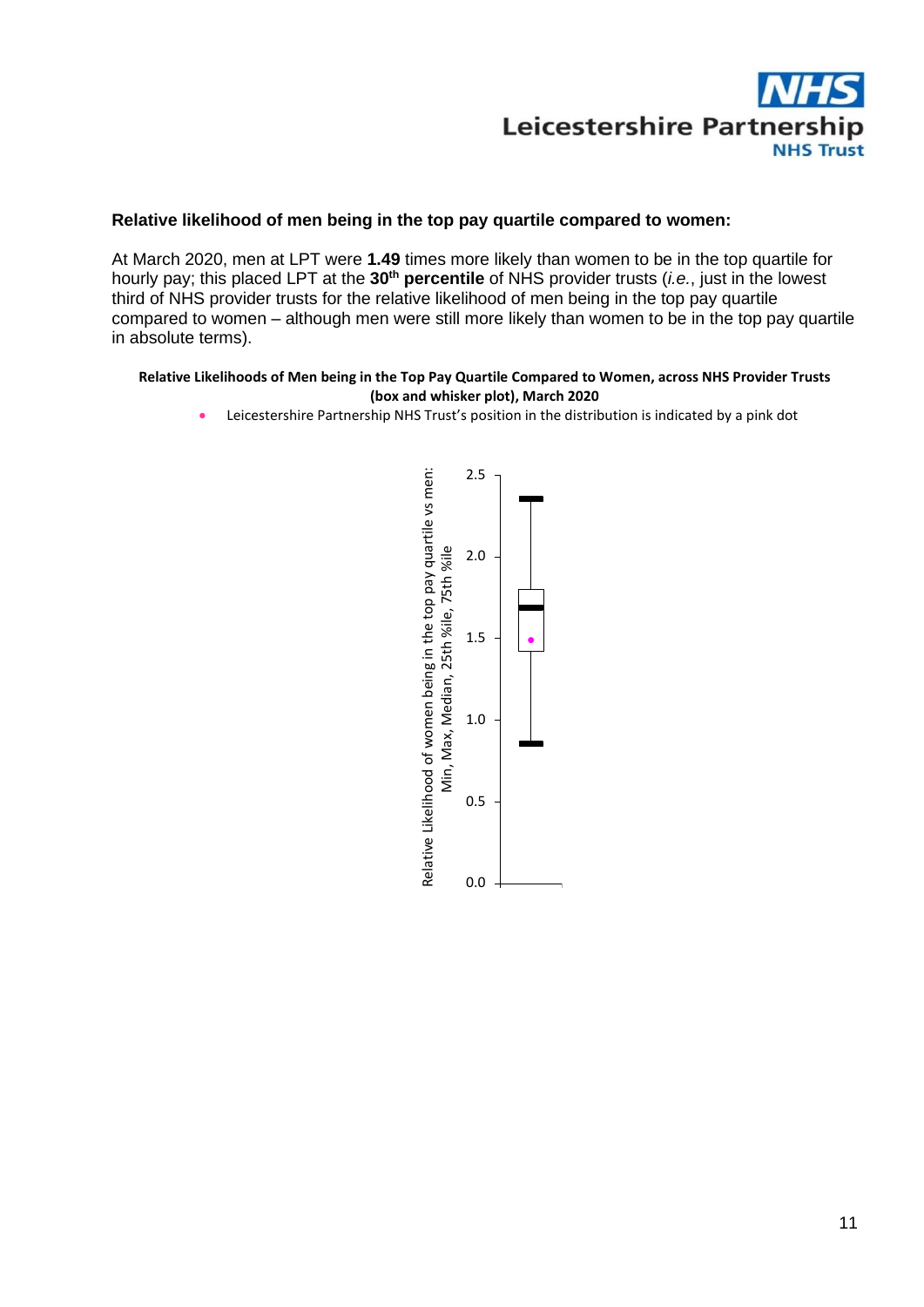

### **Summary and actions**

The Gender Pay Gap analyses for LPT at March 2021 indicated the presence of Gender Pay Gaps in favour of men in terms of mean and median hourly pay, but not in terms of mean or median annual bonus pay. Additionally, men were more likely than women to receive bonus pay, and men were more likely than women to be in the top pay quartile. The overall picture in terms of hourly pay and the proportion of men and women in the top pay quartile was very similar to that observed each year since March 2017. Meanwhile, annual bonus pay was similar for men and women in both 2020/21 and 2019/20, representing an improvement on the positions observed in 2017/18 and 2018/19 (in terms of the median annual bonus pay gap).

Further analyses of the hourly pay Gender Pay Gap in favour of men indicated that, in terms of the number of staff affected, this pay gap was driven mainly by staff in non-clinical, administrative roles. An analysis of the gender profile of the workforce by pay band and working pattern (full-time or part-time) indicated that, within administrative roles, women tended to be concentrated in lower paid, part-time positions (band 4 and below), with lower levels of representation for women and a paucity of part-time working in higher paid positions (band 5 and above). A disadvantage in career progression for women in administrative roles, potentially associated with part time working, could be inferred. In contrast, in clinical roles outside of medicine, women were well represented at all levels, with part time working common at all levels.

In comparison to other NHS provider trusts, in the 2019/20 financial year LPT had a smaller hourly pay Gender Pay Gap in favour of men than most other trusts (lower than 73% in terms of the mean and lower than 77% in terms of the median). Additionally, LPT was in the bottom third of trusts in terms of the relative likelihood of men and women being in the top pay quartile – although men were still more likely than women to be in the top pay quartile in absolute terms. Comparisons across trusts in terms of Gender Pay Gaps in annual bonus pay may not be reliable as LPT only made bonus payments in the form of Clinical Excellence Awards, and only to medical consultants; this may not have been the case at other trusts. It is noted that these benchmarking analyses may be unreliable as less than half the number of Trusts submitted Gender Pay Gap data last year, relative to the year before that (related to changes in the enforcement of the gender pay gap reporting regulations in response to the COVID-19 pandemic).

A table summarising the main findings of the present analyses and proposing actions is given overleaf.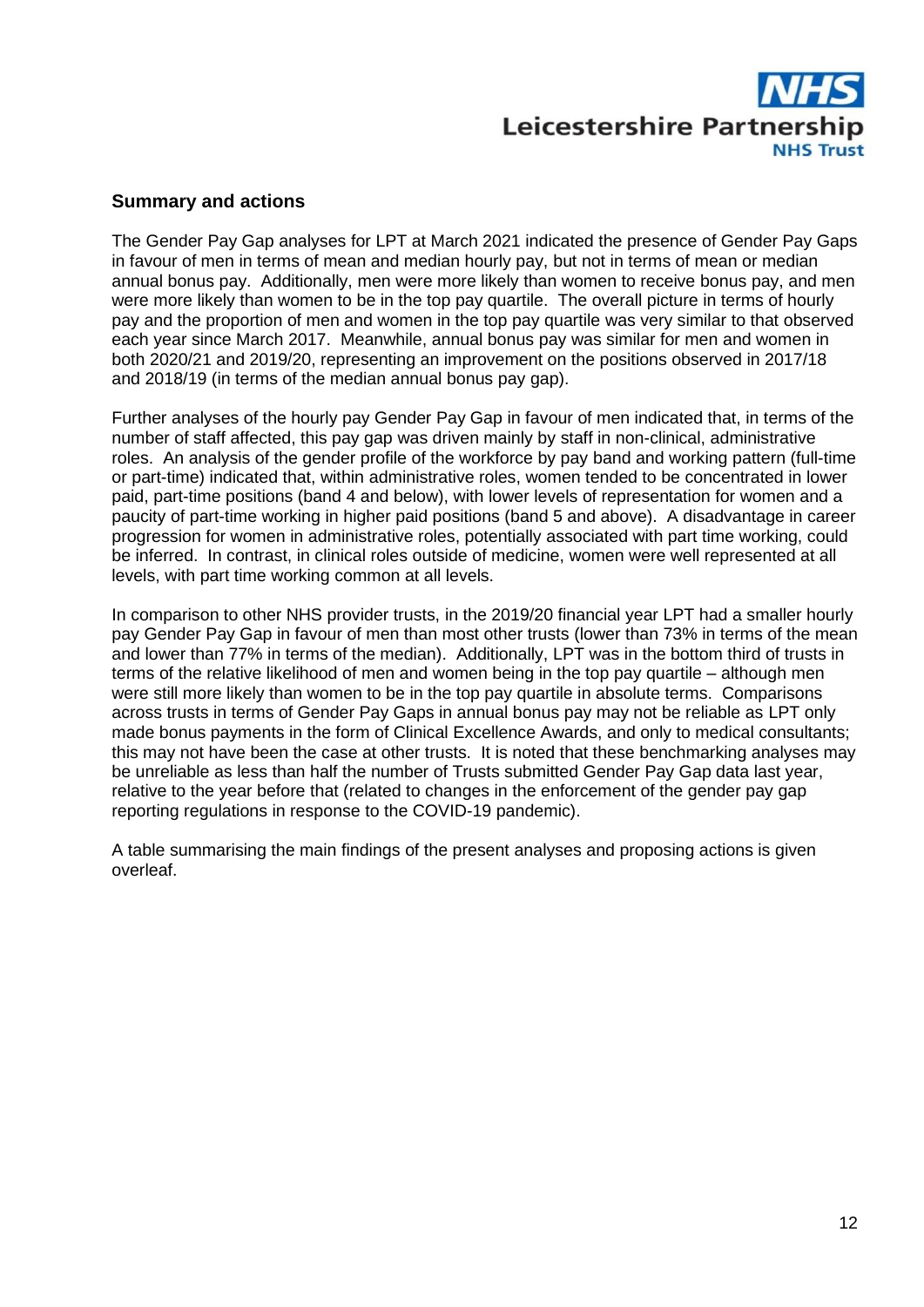

# **Main Findings and Action Plan**

# **Main finding 1**

#### **Metrics:**

- Gender Pay Gap in mean and median hourly pay
- Proportions of men and women within each quartile pay band

### **Findings:**

- There was a Gender Pay Gap in favour of men, both in terms of mean hourly pay, **+13.6%**, and in terms of median hourly pay, **+3.9%**.
- Women were underrepresented within the highest pay quartile (**75.4%**), compared to their level of representation amongst all full-pay relevant employees (**81.8%**).

### **Actions:**

The Gender Pay Gap in hourly pay was most pronounced in administrative roles; driven by a disproportionately high number of women in lower paid, part time administrative roles, and lower levels of representation for women in higher paid administrative roles, coupled with a paucity of part time working in these higher paid roles.

The NHS People Plan for 2020/21 (page 20) states that employers should be open to all clinical and non-clinical permanent roles being flexible. Board members must give flexible working their focus and support. NHS England and NHS Improvement will add to the oversight and performance frameworks a key performance indicator on the percentage of roles advertised as flexible.

[https://www.england.nhs.uk/wp-content/uploads/2020/07/We-Are-The-NHS-Action-For-All-Of-Us-](https://www.england.nhs.uk/wp-content/uploads/2020/07/We-Are-The-NHS-Action-For-All-Of-Us-FINAL-March-21.pdf)[FINAL-March-21.pdf](https://www.england.nhs.uk/wp-content/uploads/2020/07/We-Are-The-NHS-Action-For-All-Of-Us-FINAL-March-21.pdf)

Government guidance on actions to close the gender pay gap can be found here [https://gender-pay-gap.service.gov.uk/public/assets/pdf/Evidence](https://gender-pay-gap.service.gov.uk/public/assets/pdf/Evidence-based_actions_for_employers.pdf)[based\\_actions\\_for\\_employers.pdf](https://gender-pay-gap.service.gov.uk/public/assets/pdf/Evidence-based_actions_for_employers.pdf)

Four steps to developing a gender pay gap action plan <https://gender-pay-gap.service.gov.uk/public/assets/pdf/action-plan-guidance.pdf>

Actions for employers to take around flexible working, from the 2020/21 NHS People Plan:

- Be open to all clinical and non-clinical permanent roles being flexible.
- Cover flexible working in standard induction conversations for new starters and in annual appraisals.
- Requesting flexibility whether in hours or location, should (as far as possible) be offered regardless of role, team, organisation or grade.
- Board members must give flexible working their focus and support.
- Roll out the new working carers' passport to support people with caring responsibilities.